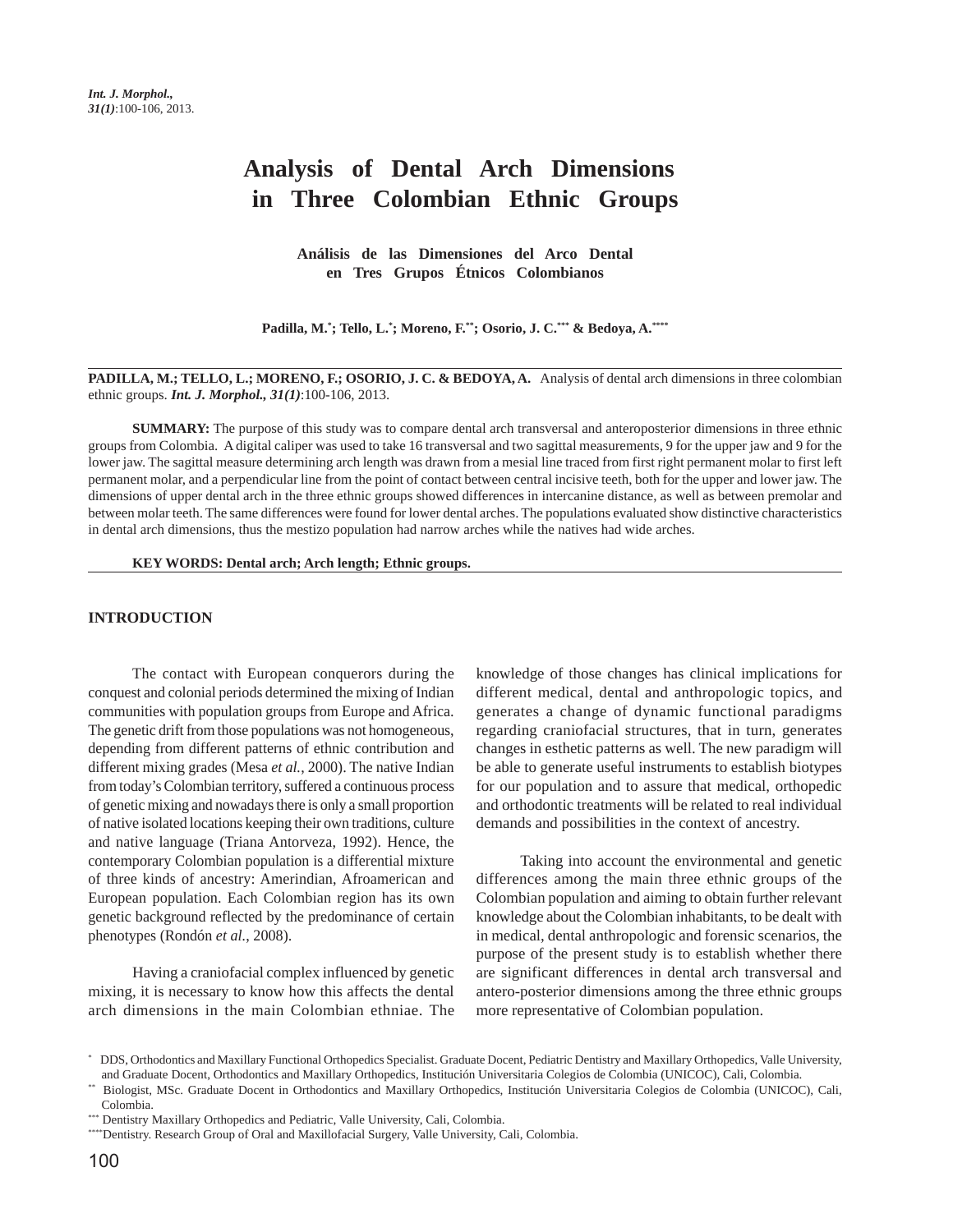## **MATERIAL AND METHOD**

**Sample.** One hundred twenty-six plaster models from children 8 to 14 year old were obtained. The children belonged to three ethnic groups: 49 mestizo from Santiago de Cali (Valle), 40 Afro-Colombian from Villa Rica and Puerto Tejada (Cauca), and 37 South American Indian from Leticia (Amazonas). The inclusion criteria were: Prove of three generations of the same ethnia, healthy dental condition diagnosed, no previous orthopedic or orthodontic treatment, absence of congenital anomalies, presence of first molar permanent teeth in mouth, presence of two either temporal or permanent teeth, stable dental occlusion, Angle molar class I ; Overbite 30%; 4mm maximum Overjet. Models from children with diagnostic of physical or mental systemic disease, or early dental exfoliation were excluded. All models were taken from alginate impressions Hydrogum® Zherman and prepared in dental plaster III Whipmix.

According to the Colombian normativity (Resolution 008430 from 1993) this research did not cause any risk for the participants or the community and it was approved by the Institutional Ethics Committee from the Faculty of Health, Valle University.

**Measurements**. It was used a calibrated Digital DC 1004 caliper with a scale from 0 -150 mm (Stainless Hardened Discover®), at a precision of 0.01mm. Each measurement was taken by the same previously calibrated investigator in three previously programmed sections. The total number of data was: 16 transversal dimensions and two sagittal, 9 for maxillary dental arch and 9 for mandibular dental arch, corresponding to: right canine vertex to left canine vertex; gingival vestibular margin of right canine to left canine, center of the occlusal groove from right first premolar to center of the occlusal groove of left first premolar, vestibular cusp of right first premolar to vestibular cusp of left first premolar; vestibular gingival margin from right first premolar to vestibular gingival margin of left first premolar, mesial first permanent molar fossa to mesial fossa of right first permanent to mesial fossa of the left first permanent molar; mesovestibular cusp of the right first permanent molar to mesovestibular cusp of left first permanent molar and vestibular gingival margin of right first permanent molar to vestibular gingival margin of the left first permanent molar. The sagittal arch length was taken from a line traced from right mesial first permanent molar to left first permanent molar and a perpendicular from the incisal contact point between central teeth, both for superior and lower dental arch.

**Statistical analysis**. The Kolmogorov-Smirnov test was used to determine normality of distribution for each variable.

Except for one parameter that required Kruskall-Wallis analysis, the other data were compared among ethnic groups by On way ANOVA and Tukey test for multiple average comparisons. All test were interpreted using a significance level  $p = 0.05$  (a=0.05). The statistical tests were performed using the software SPSS, version 15.

## **RESULTS**

The statistical analysis of results indicated that for superior dental arch dimensions, the intercanine width (Cuspid right canine- left canine) presented significant differences, either taken from vertex ( $p= 0.007$ ) or from gingival vestibular groove ( $p = 0.001$ ). The width between superior premolar (PM) and molar (M) was significantly different for the three ethnic groups either taken from cuspid vertex (PM  $p = 0.000$ ; M  $p = 0.000$ ), or from gingival vestibular groove (PM  $p =$ 0.000; M p= 0.000) or from premolar and molar depth (PM p= 0.000; M p=0.001) (Table I).

The inferior dental arch dimensions presented the same pattern of ethnic differences for canine, premolar and molar widths (Table II).

The ANOVA for nine superior dental arch parameters, indicated significant differences between Afro and mestizo ethniae. The South American Indian presented significant difference with the other two groups only for arch length (p 0.000) (Table III).

The ANOVA for inferior dental arch nine parameters indicated significant differences in the mestizo group for all dimensions but inferior arch length ( $p = 0.43$ ). For the afrodescent group the following differences were statistically significant: from gingival margin ( $p= 0.250$ ), from depth of molar fossa ( $p= 0.64$ ) and premolar ( $p= 0.26$ ), and from molar cuspids ( $p = 0.37$ ). Additionally, this ethnic group did had significant differences in arch length ( $p= 0.44$ ). In the South American indian group, compared to the other two, there are no significant differences for any of the parameters measured (Table IV).

#### **DISCUSSION**

The comparison of superior arch intercanine width, indicates that the lowest distance was observed in the mes-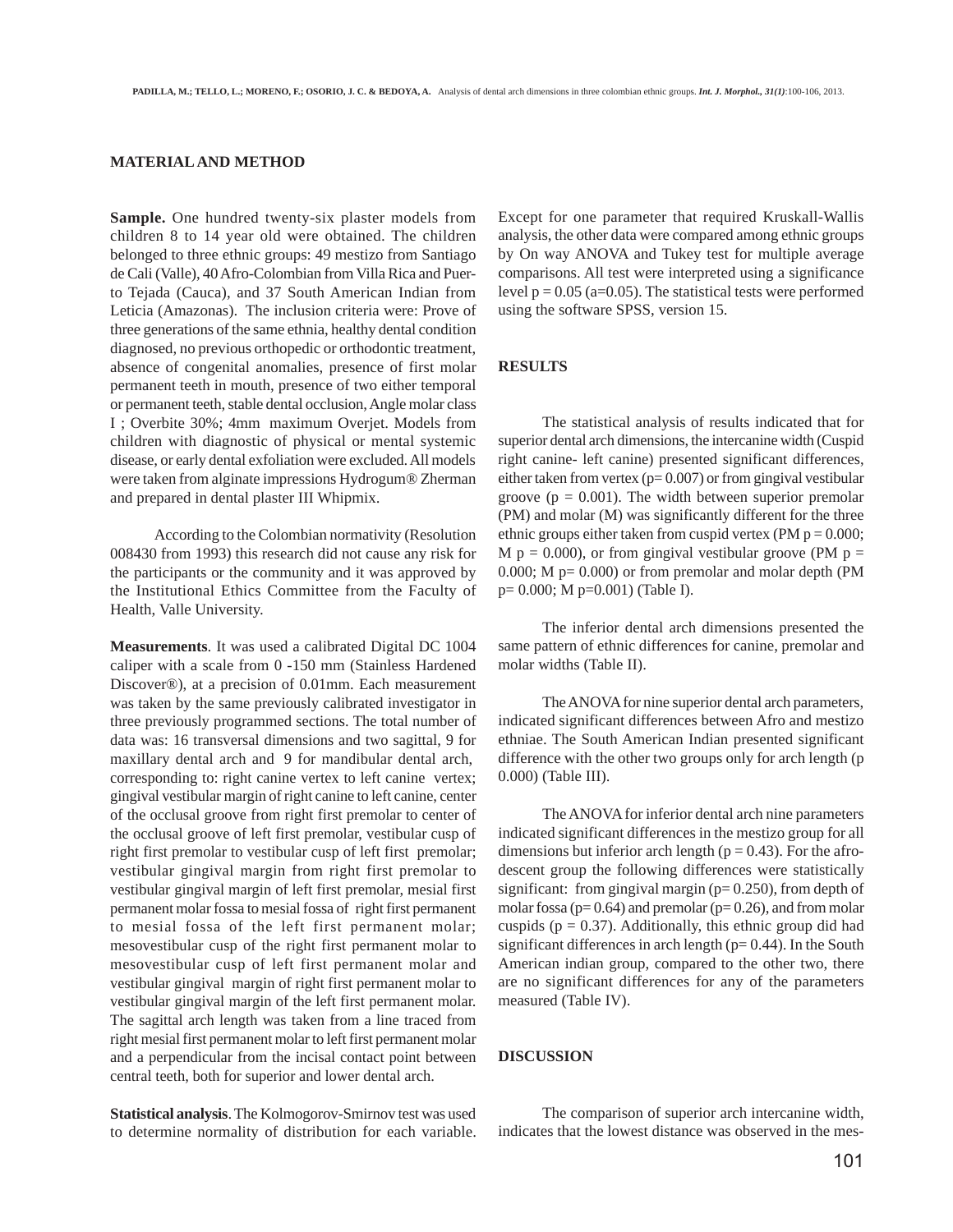| $\cdots$<br><b>Teeth</b> | Parameter                                  | <b>Ethnic group</b> | $\mathbf n$ | P     |
|--------------------------|--------------------------------------------|---------------------|-------------|-------|
|                          |                                            | Mestizo             | 49          |       |
|                          | Cuspid C-C_S                               | Afrocolombian       | 40          | 0.007 |
|                          |                                            | Indian              | 37          |       |
| Superior Canine          |                                            | Mestizo             | 49          |       |
|                          | Ging V margin C-C_S                        | Afrocolombian       | 40          | 0.001 |
|                          |                                            | Indian              | 37          |       |
|                          |                                            | Mestizo             | 49          |       |
|                          | Ging V $1t$ Pm_S margin                    | Afrocolombian       | 40          | 0.000 |
|                          |                                            | Indian              | 37          |       |
|                          |                                            | Mestizo             | 49          |       |
| Superior Premolar        | V cuspid $1s^t$ <sup>Pm</sup> <sub>S</sub> | Afrocolombian       | 40          | 0.000 |
|                          |                                            | Indian              | 37          |       |
|                          |                                            | Mestizo             | 49          |       |
|                          | Depth fossa 1st Pm_S                       | Afrocolombian       | 40          | 0.000 |
|                          |                                            | Indian              | 37          |       |
|                          |                                            | Mestizo             | 49          |       |
|                          | Ging V 1st M_S margin                      | Afrocolombian       | 40          | 0.000 |
|                          |                                            | Indian              | 37          |       |
|                          |                                            | Mestizo             | 49          |       |
| Superior Molar           | MV cuspid $1^{st}$ M-S                     | Afrocolombian       | 40          | 0.000 |
|                          |                                            | Indian              | 37          |       |
|                          |                                            | Mestizo             | 49          |       |
|                          | Depth fossa 1° M_S                         | Afrocolombian       | 40          | 0.001 |
|                          |                                            | Indian              | 37          |       |
|                          |                                            | Mestizo             | 49          |       |
| Superior arch length     |                                            | Afrocolombian       | 40          | 0.000 |
|                          |                                            | Indian              | 37          |       |

| Table I. Analysis of variance (ANOVA) for nine parameters for superior dental arch in three ethnic |  |  |  |
|----------------------------------------------------------------------------------------------------|--|--|--|
| groups.                                                                                            |  |  |  |

tizo group. Other published data, indicate that the lowest dimension for intercanine width has been found in Turks during early mixed dentition, class I (31.59 mm) and in young permanent dentition population (32.52 mm) (Arslan *et al*., 2007). The intercanine width for Colombian mestizo population, 5 to 17 year old presenting normal occlusion normal was 33 mm (Alvaran *et al*., 2009). For Amazon Indians in early mixed dentition the intercanine width is 34.6 mmand 36.2 mm in late mixed dentition (Rivera *et al.*, 2008).

There are also highly variable arch dimensions reported by researches that attribute this variability to dental size, bucco-lingual tipping and different response to functional masticatory loads, different masticatory activities and genetic factors (Eguchi *et al.*, 2004; Corruccini, 1990).

In Norwegian children it was reported intercanine and intermolar maxilary and mandibular size higher but with a tendency to be reduced with time. The average transversal maxillary and mandibular width measured in children skulls was: intermolar: 46.11 mm and 43.57 mm respectively. For the intercanine width: 32.16 mm and 25.23 mm respectively maxillary and mandibular (Lindsten *et al*., 2002). The comparison of Norway data with those hereby reported indicates that afro-descendents present higher values for maxillary and mandibular transversal dimensions.

There is increasing evidence indicating that dental arch dimensions are determined by genetic and therefore ethnic factors (Lavelle, 1975; Goldstein & Stanton, 1935; Foster *et al*., 1977). It is also documented that some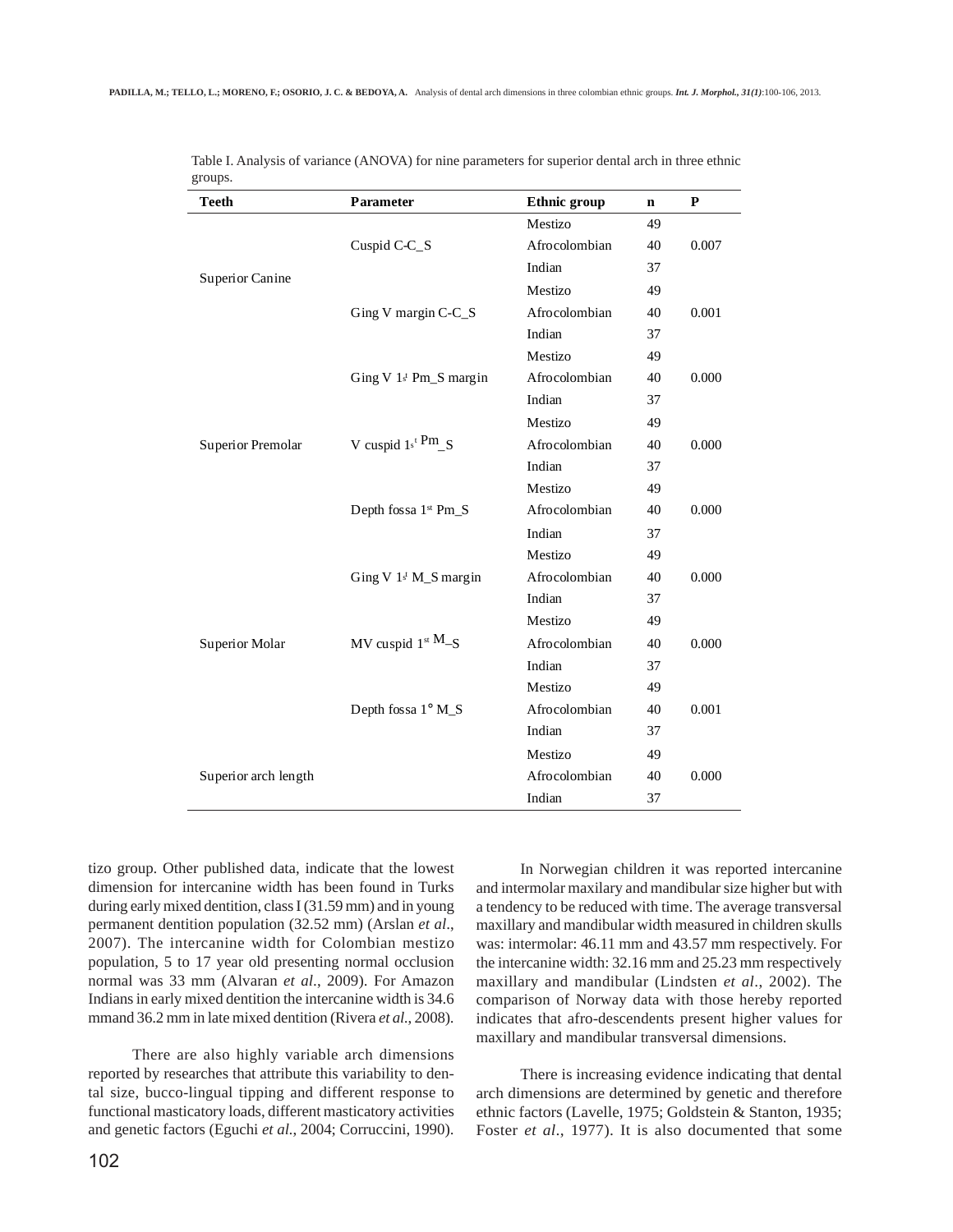| <b>Teeth</b>             | Parameter                          | Ethnic group  | $\mathbf n$ | ${\bf P}$ |  |  |
|--------------------------|------------------------------------|---------------|-------------|-----------|--|--|
|                          |                                    | Mestizo       | 49          |           |  |  |
| Canine Inferior          | Cuspid C-C_I                       | Afrocolombian | 40          | 0.002     |  |  |
|                          |                                    | Indian        | 37          |           |  |  |
|                          |                                    | Mestizo       | 49          |           |  |  |
|                          | Ging V 1st Pm_I margin             | Afrocolombian | 40          | 0.003     |  |  |
|                          |                                    | Indian        | 37          |           |  |  |
|                          |                                    | Mestizo       | 49          |           |  |  |
| <b>Inferior Premolar</b> | V cuspid 1st Pm_I                  | Afrocolombian | 40          | 0.009     |  |  |
|                          |                                    | Indian        | 37          |           |  |  |
|                          |                                    | Mestizo       | 49          |           |  |  |
|                          | Depth fossa $1s^t$ Pm $\text{I}$   | Afrocolombian | 40          | 0.055     |  |  |
|                          |                                    | Indian        | 37          |           |  |  |
|                          |                                    | Mestizo       | 49          |           |  |  |
|                          | Ging V $1$ <sup>t</sup> M_I margin | Afrocolombian | 40          | 0.001     |  |  |
|                          |                                    | Indian        | 37          |           |  |  |
|                          |                                    | Mestizo       | 49          |           |  |  |
| <b>Inferior Molar</b>    | $MV$ cuspid $1t M_I$               | Afrocolombian | 40          | 0.001     |  |  |
|                          |                                    | Indian        | 37          |           |  |  |
|                          |                                    | Mestizo       | 49          |           |  |  |
|                          | Depth fossa 1° M_I                 | Afrocolombian | 40          | 0.022     |  |  |
|                          |                                    | Indian        | 37          |           |  |  |
|                          |                                    | Mestizo       | 49          |           |  |  |
| Mandibular arch length   |                                    | Afrocolombian | 40          | 0.000     |  |  |
|                          |                                    | Indian        | 37          |           |  |  |

|  |  |  | Table II. Analysis of variance for nine parameters of inferior dental arch in three ethnic groups. |  |  |  |  |
|--|--|--|----------------------------------------------------------------------------------------------------|--|--|--|--|
|  |  |  |                                                                                                    |  |  |  |  |

populations, such as Australian aborigines, that consume fiber-rich and dry diets develop more muscle work demanding an additional functionality of the stomatognathic system, that is expressed in wider maxillary dental arches (Corruccini), as it is also observed in Amazon Colombian Indians, that present a good transversal development, harmonious occlusal relationships, low crowding index and very low incidence of open and anterior cross-bite (Bedoya *et al*., 2005).

There is also an observed evolutionary tendency to the reduction of arch dimensions, although body height is increased in contemporary human populations, which indicates that dental arches do not increase their dimensions proportionally to the general body size. Additionally it is likely that better care and nutrition do not increase the transversal arch length (Alvaran *et al*.; Bishara *et al*., 1995).

#### **CONCLUSIONS**

The populations evaluated in the present study present differential characteristics in dental arch dimensions. The mestizo population presents the lowest transversal arch dimension while the Amazon Indian presents the widest arch. The lowest sagittal length is registered in amazon indians while the highest sagittal length was present in afrodescendents. An important percentage of variability in these dimensions may be related to the ethnia, kind of food intake and geographic position. Therefore, the knowledge and study of these ethnic groups is relevant to provide adequate medical and orthodontic treatments taking into account specific normal characteristics.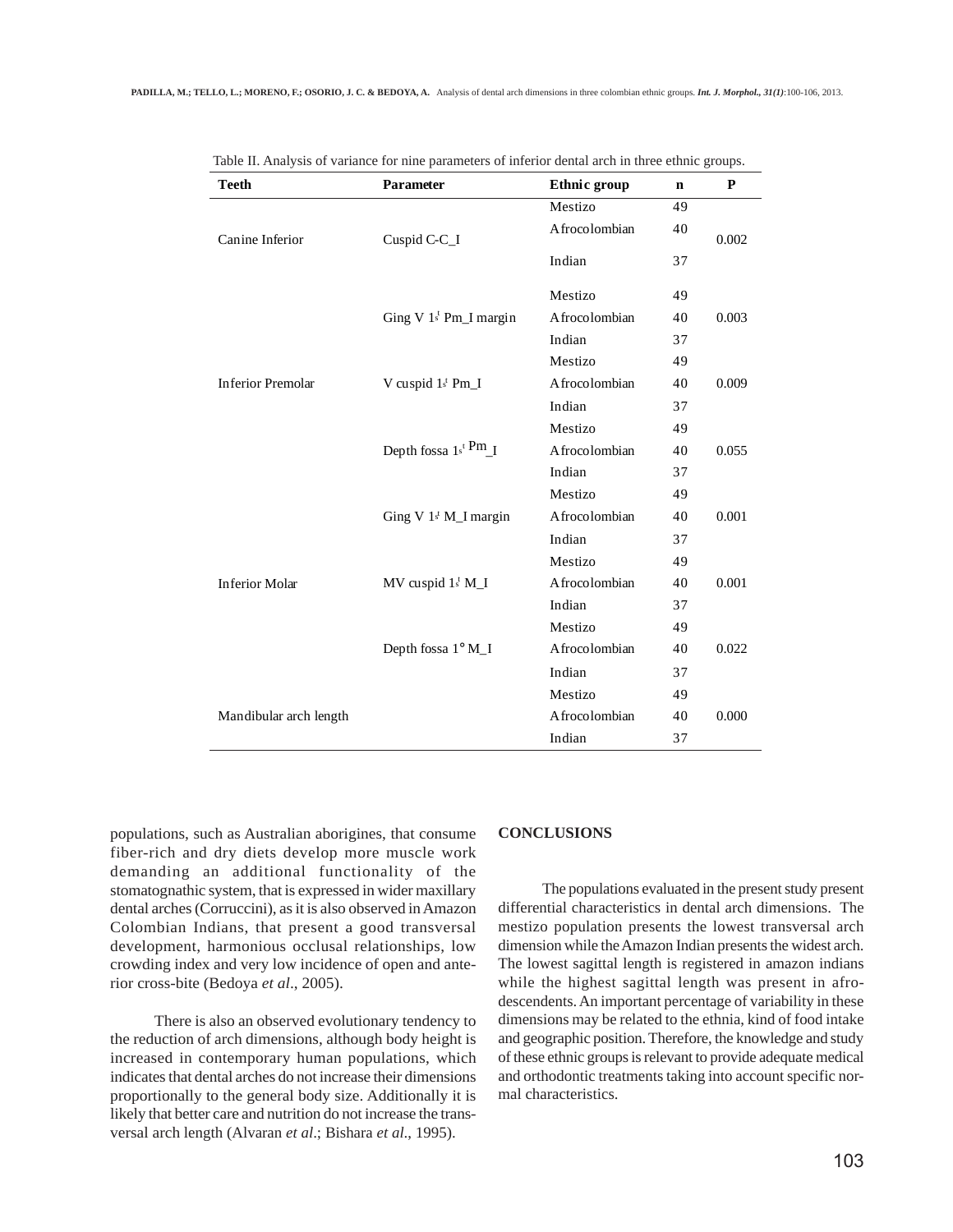| Parameter               | <b>Ethnic</b> group | $\mathbf n$ | P     |
|-------------------------|---------------------|-------------|-------|
|                         | Mestizo             | 49          | 0.128 |
| Cuspid C-C_S            | Afrocolombian       | 40          | 0.006 |
|                         | Indian              | 37          | 0.471 |
|                         | Mestizo             | 49          | 0.082 |
| Ging V margin C-C_S     | Afrocolombian       | 40          | 0.000 |
|                         | Indian              | 37          | 0.187 |
|                         | Mestizo             | 49          | 0.000 |
| Ging V $1t$ Pm_S margin | Afrocolombian       | 40          | 0.000 |
|                         | Indian              | 37          | 0.995 |
|                         | Mestizo             | 49          | 0.001 |
| V cuspid $1s^t$ Pm_S    | Afrocolombian       | 40          | 0.000 |
|                         | Indian              | 37          | 0.894 |
| Depth fossa 1st Pm_S    | Mestizo             | 49          | 0.001 |
|                         | Afrocolombian       | 40          | 0.000 |
|                         | Indian              | 37          | 0.779 |
|                         | Mestizo             | 49          | 0.004 |
| Ging V 1st M_S margin   | Afrocolombian       | 40          | 0.001 |
|                         | Indian              | 37          | 0.819 |
| MV cuspid $1^{st}$ M-S  | Mestizo             | 49          | 0.001 |
|                         | Afrocolombian       | 40          | 0.001 |
|                         | Indian              | 37          | 0.992 |
|                         | Mestizo             | 49          | 0.001 |
| Depth fossa 1° M_S      | Afrocolombian       | 40          | 0.028 |
|                         | Indian              | 37          | 0.554 |
|                         | Mestizo             | 49          | 0.003 |
|                         | Afrocolombian       | 40          | 0.104 |
|                         | Indian              | 37          | 0.000 |
|                         |                     |             |       |

Table III. Analysis of variance for nine parameters of the superior dental arch in three ethnic groups.

PADILLA, M.; TELLO, L.; MORENO, F.; OSORIO, J. C. & BEDOYA, A. Análisis de las dimensiones del arco dental en tres grupos étnicos colombianos. *Int. J. Morphol., 31(1)*:100-106, 2013.

**RESUMEN:** El propósito de éste estudio fue comparar las dimensiones transversal y anteroposterior del arco dental en tres grupos étnicos de Colombia. Se utilizó un calibrador digital para tomar 16 medidas transversales y dos sagitales, 9 maxilares y 9 mandibulares. La medida sagital para determinar la longitud del arco se elaboró a partir de una línea trazada desde mesial primera molar derecho permanente al primer molar izquierdo permanente, y una línea perpendicular desde el punto de contacto entre los incisivos centrales, tanto para el maxilar y mandíbula. Las dimensiones del arco dental maxilar en los tres grupos étnicos mostraron diferencias en la distancia intercanina, así como entre premolares y molares. Las mismas diferencias se encontraron en la mandíbula. Las poblaciones evaluadas presentan características distintivas en las dimensiones del arco dental, por lo que la población mestiza tuvo arcos estrechos, mientras que los nativos tuvieron arcos anchos.

**PALABRAS CLAVE: Arco dental; Longitud del arco; Grupos étnicos.**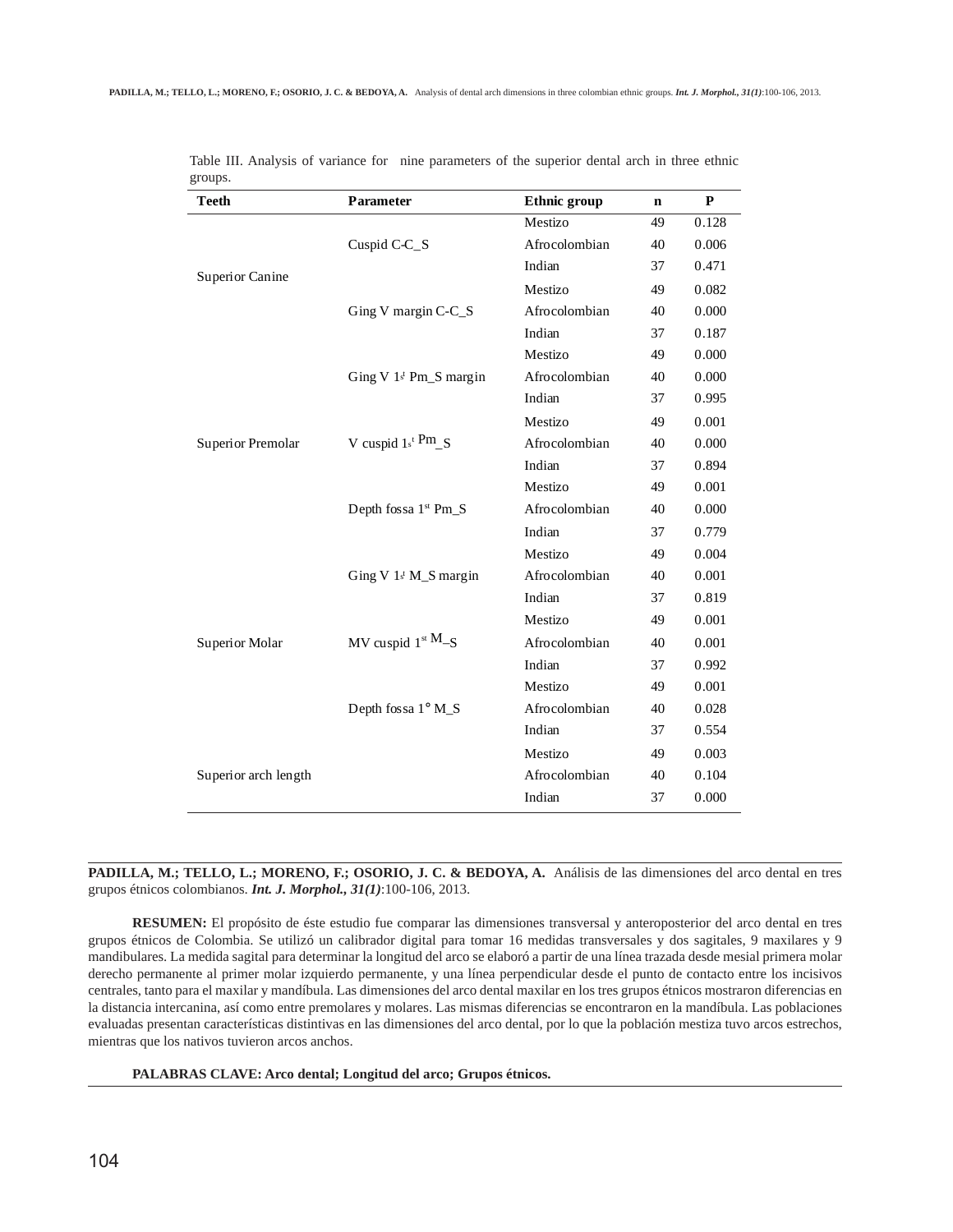| Teeth                    | <b>Parameter</b>            | Ethnic group  | n  | ${\bf P}$ |
|--------------------------|-----------------------------|---------------|----|-----------|
|                          |                             | Mestizo       | 49 | 0.090     |
| Canine Inferior          | Cuspid C-C_I                | Afrocolombian | 40 | 0.002     |
|                          |                             | Indian        | 37 | 0.346     |
|                          |                             | Mestizo       | 49 | 0.003     |
|                          | Ging V 1st Pm_I margin      | Afrocolombian | 40 | 0.044     |
|                          |                             | Indian        | 37 | 0.712     |
|                          |                             | Mestizo       | 49 | 0.017     |
| <b>Inferior Premolar</b> | V cuspid 1st Pm_I           | Afrocolombian | 40 | 0.033     |
|                          |                             | Indian        | 37 | 0.984     |
|                          |                             | Mestizo       | 49 | 0.051     |
|                          | Depth fossa $1^{s^t} P^m$ I | Afrocolombian | 40 | 0.262     |
|                          |                             | Indian        | 37 | 0.760     |
|                          |                             | Mestizo       | 49 | 0.001     |
|                          | Ging $V 1st M1$ margin      | Afrocolombian | 40 | 0.250     |
|                          |                             | Indian        | 37 | 0.114     |
|                          |                             | Mestizo       | 49 | 0.001     |
| <b>Inferior Molar</b>    | $MV$ cuspid $1^t$ M_I       | Afrocolombian | 40 | 0.366     |
|                          |                             | Indian        | 37 | 0.057     |
|                          |                             | Mestizo       | 49 | 0.019     |
|                          | Depth fossa 1° M_I          | Afrocolombian | 40 | 0.639     |
|                          |                             | Indian        | 37 | 0.670     |
|                          |                             | Mestizo       | 49 | 0.429     |
| Mandibular arch length   |                             | Afrocolombian | 40 | 0.438     |
|                          |                             | Indian        | 37 | 0.459     |

Table IV. Analysis of variance for nine parameters of the inferior dental arch in three ethnic groups.

## **REFERENCES**

- Alvaran, N.; Roldan, S. I. & Buschang, P. H. Maxillary and mandibular arch widths of Colombians. *Am. J. Orthod. Dentofacial Orthop., 135(5)*:649-56, 2009.
- Arslan, S. G.; Kama, J. D.; Sahin, S. & Hamamci, O.Longitudinal changes in dental arches from mixed to permanent dentition in a Turkish population. *Am. J. Orthod. Dentofacial Orthop., 132(5)*:576.e15-21, 2007.
- Bedoya, A.; Rivera, S. & Triana, F. Occlusion analysis of a native school children population in Amazonas. *Int. J. Jaw Func. Orthop., 1*:525-42, 2005.
- Bishara, S. E.; Khadivi, P. & Jakobsen, J. R. Changes in tooth sizearch length relationships from the deciduous to the permanent dentition: a longitudinal study. *Am. J. Orthod. Dentofacial Orthop., 108(6)*:607-13, 1995.

Corruccini, R. S. Australian aboriginal tooth succession,

interproximal attrition, and Begg's theory. *Am. J. Orthod. Dentofacial Orthop., 97(4)*:349-57, 1990.

- Eguchi, S.; Townsend, G. C.; Richards, L. C.; Hughes, T. & Kasai, K. Genetic contribution to dental arch size variation in Australian twins. *Arch. Oral Biol., 49(12)*:1015-24, 2004.
- Foster, T. D.; Grundy, M. C. & Lavelle, C. L. A longitudinal study of dental arch growth. *Am. J. Orthod., 72(3)*:309-14, 1977.
- Goldstein, M. S. & Stanton, F. L. Changes in Dimension and Form of the Dental Arches With Age. *Int. J. Orthod. Dent. Child., 21*:357, 1935.
- Lavelle, C. L. The shape of the dental arch. *Am. J. Orthod., 67(2)*:176-84, 1975.
- Lindsten, R.; Ogaard, B.; Larsson, E. & Bjerklin, K. Transverse dental and dental arch depth dimensions in the mixed dentition